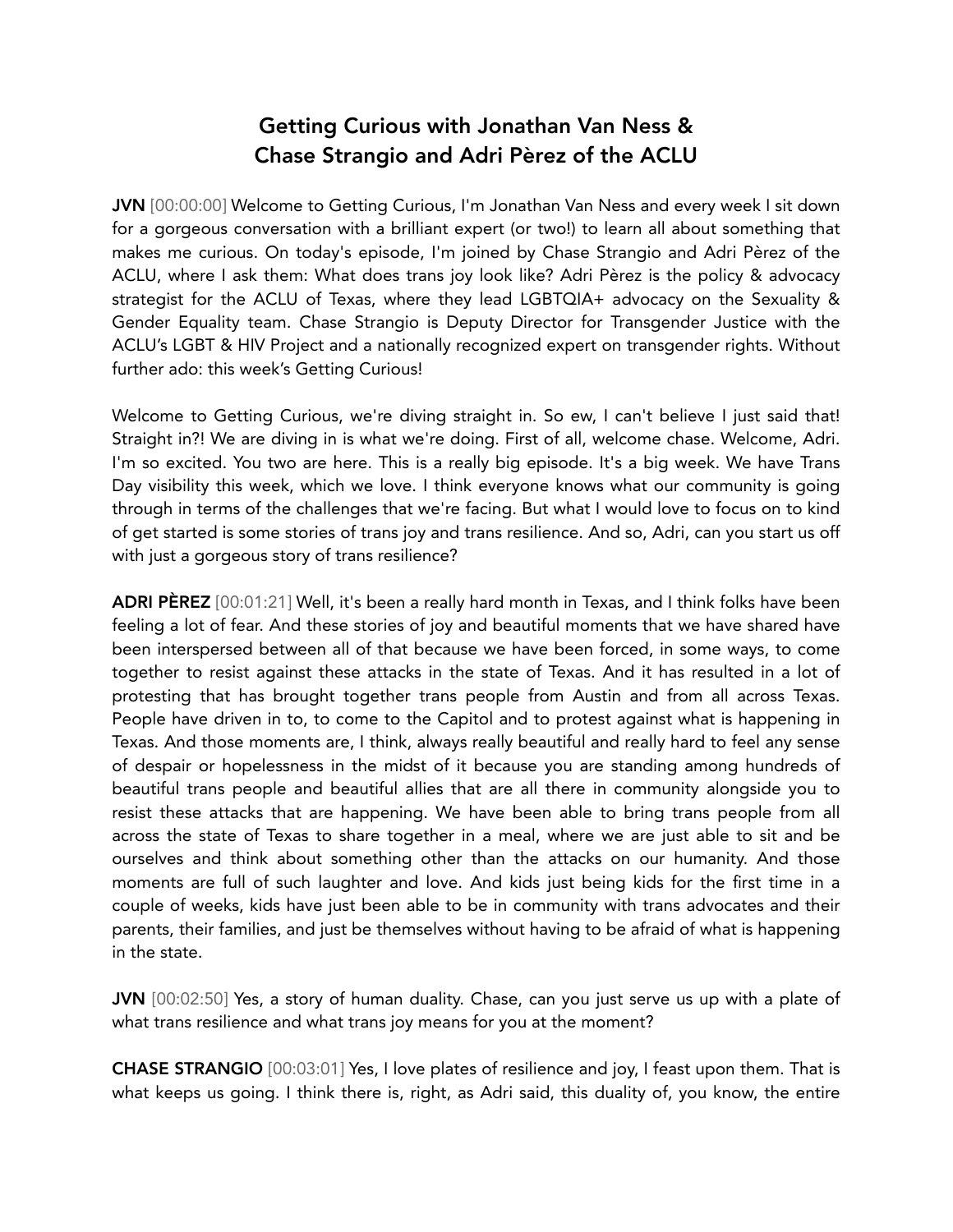framework of our opposition is that it's harmful to be trans and we are going to take the full power of the state to try to stop people from being trans. And for me, as demoralizing and depressing as that can be, it's also a just constant reminder to myself as a counterpoint, which is I love being trans, and I think it is a path towards so much capaciousness and magic and beauty. And every time I'm fighting back against, that, that very narrow, restrictive notion of who we are, it brings me in community with my people and we get to show that we are so incredible and so magical. And yes, that is threatening to people because we have this unique self-awareness. And yes, we had the audacity to say, "You may think you know who we are, but we know who we are better."

And that sort of sense of possibility that comes with transness is part of the joy that's around me all the time and why I feel so blessed to be surrounding myself with trans people all the time and just being in community and celebration and having been an advocate for trans justice in trans spaces for almost 20 years, I have so many beautiful memories of just laughing and coming together. And even in the face of so much violence, having these moments where we look at each other and we embrace our bodies and we embrace our histories. And I just feel that there is so much joy and resistance and resilience that's animating our ability to survive, and we have been in places like this before in worse places like this, and we have the tools and the blueprint. And so when we come together and share meals, when we come together and tell our stories, whether they're the stories of our trancestors, our stories that we are carrying directly from our experiences, that is such a sight of beautiful building. So they will try to crush us and we will keep being beautiful and being brilliant and being incredible. And and yeah, this coming together that we are always able to do and in different ways. For me is this sort of sight of joy and resistance and resilience that keeps me going every day.

JVN [00:05:28] I love that story, and I also, you know, don't want to, like, boil us down to, like, how we look. But at the same time, I also have to say an example of trans joy and resilience is Adri, this hair! OK?! I mean, the last time I saw you was I feel like you did not have these, like, turquoise wavy moments. I feel like this lightness that is. I just had to say it has been welling up within me for the time that we've been on. Your hair is serving, OK? It's a serve. The waves are beautiful, and I just, you know, I felt the need to share. OK. So one thing that really struck me, Adri, is when you said that, you know, for the first time in a few weeks in these moments of having community that some of these kids are able to just, you know, be kids. And I think so often because the humanity of trans people is being so questioned and then the ways that the growing attacks have started to really zero in on families, on health workers, on, on these, like, pillars of foundational support for people.

And then, you know, Chase, you were saying, like, for, for us to just be able to embrace our bodies. These are things that cishet people so often take for granted because, like, so often it can be about kids being kids and when when kids are faced up against, you know, a lot of different issues is this commonality of, like, "Oh my God," like, "let kids be kids." But when it comes to these trans issues, there's this, like, villainizing and there is this like pathologizing and these barriers that get these, you know, very real barriers for us, but they're imagined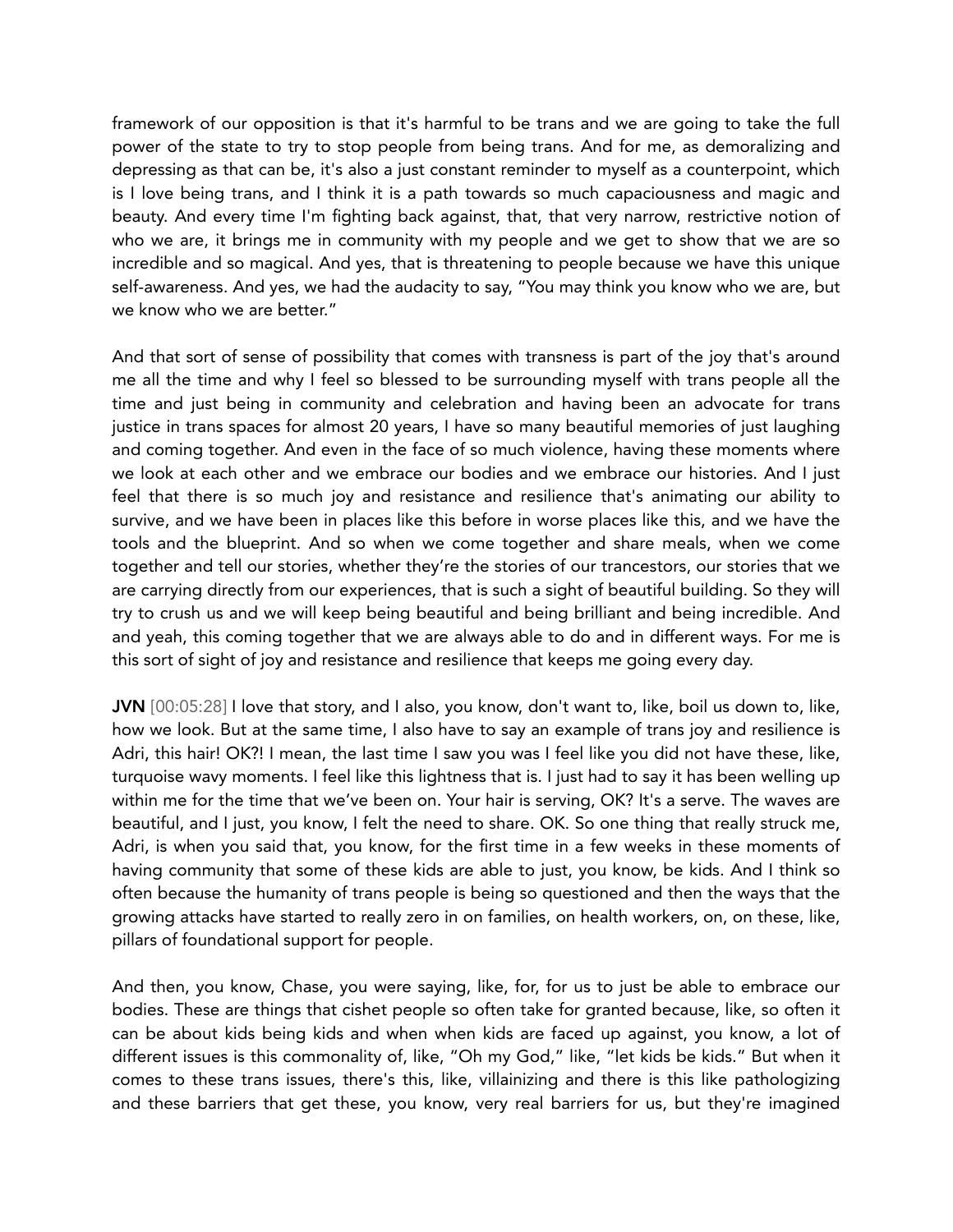barriers for cishet people that they're putting on these families and on trans youth, which makes it so hard for trans people, gender nonconforming people, kids and adults to thrive across the board. So what, what can living authentically look like for a trans child or a trans adult in their day-to-day lives? Can you give us an example of that, Chase?

CHASE STRANGIO [00:07:24] Yeah, I mean, I think this is such an important thing to sort of ground us for a moment because one of the things that's so insidious and frustrating about this time is you have opposition saying, "Look, trans young people or trans people generally have these sort of poor mental health outcomes. And that's a sign that being trans is bad." And that is not accurate. We have examples of poor mental health outcomes because we face rejection, discrimination, structural violence, we're pushed out of schools. We have, you know, faced discrimination in employment. Those are causing trauma and poor mental health outcomes. And what makes it better is when we take away those things and we support and affirm people, particularly young people. And so it's so important that when we talk about these things, we recognize that we have power to change these conditions that trans people are living under, particularly trans adolescents who right now are facing these very, very serious assaults on their survival opportunities. Because the data shows that when you are affirmed in who you are, when you have that, the freedom to self determine your identity that you thrive. And that what causes the negative harm, what causes those poor mental health outcomes is precisely what the states are trying to do, which is restrict our access to being affirmed in schools or participating in activities with our peers, family rejection.

So these are all things that hurt trans people and harm adolescents who are developing. And it's not easy to grow up, period. And so when we think about, well, how can we nurture our young people and I, as a parent, think about this all the time because raising young people is not easy. But we are at our best when we support them in their exploration of who they fundamentally are and give them the tools to feel good about their journeys, whoever they are. And that, you know, when you look at young people who are thriving, who are trans and who are thriving, it's because they have support. They have structural support, they have individual support, and that's what we, we want to see. And how incredible to see a young person who is six or eight or ten and who, in the face of so much rejection and so much structural discrimination, says, "No I know who I am, and I am going to tell you." I mean, that is so beautiful and growing up is so hard and so complicated. And that type of sort of beautiful sense of self is an incredible thing to nurture and nourish. And so I think that's what we want to see, and that's part of the organizing in this moment is building power for our community so that we don't crush these really incredible, resilient spirits.

JVN [00:10:09] And so, Adri, you work in a lot of different spaces, but it's also very focused in Texas. But what are some of the things that you know, a trans or gender non-conforming young person may have been doing living their day to day life that, you know, it was fine, it was working? And then Governor Abbott and Attorney General Ken Paxton issued this letter. Can you just tell us a little bit about what happened most recently?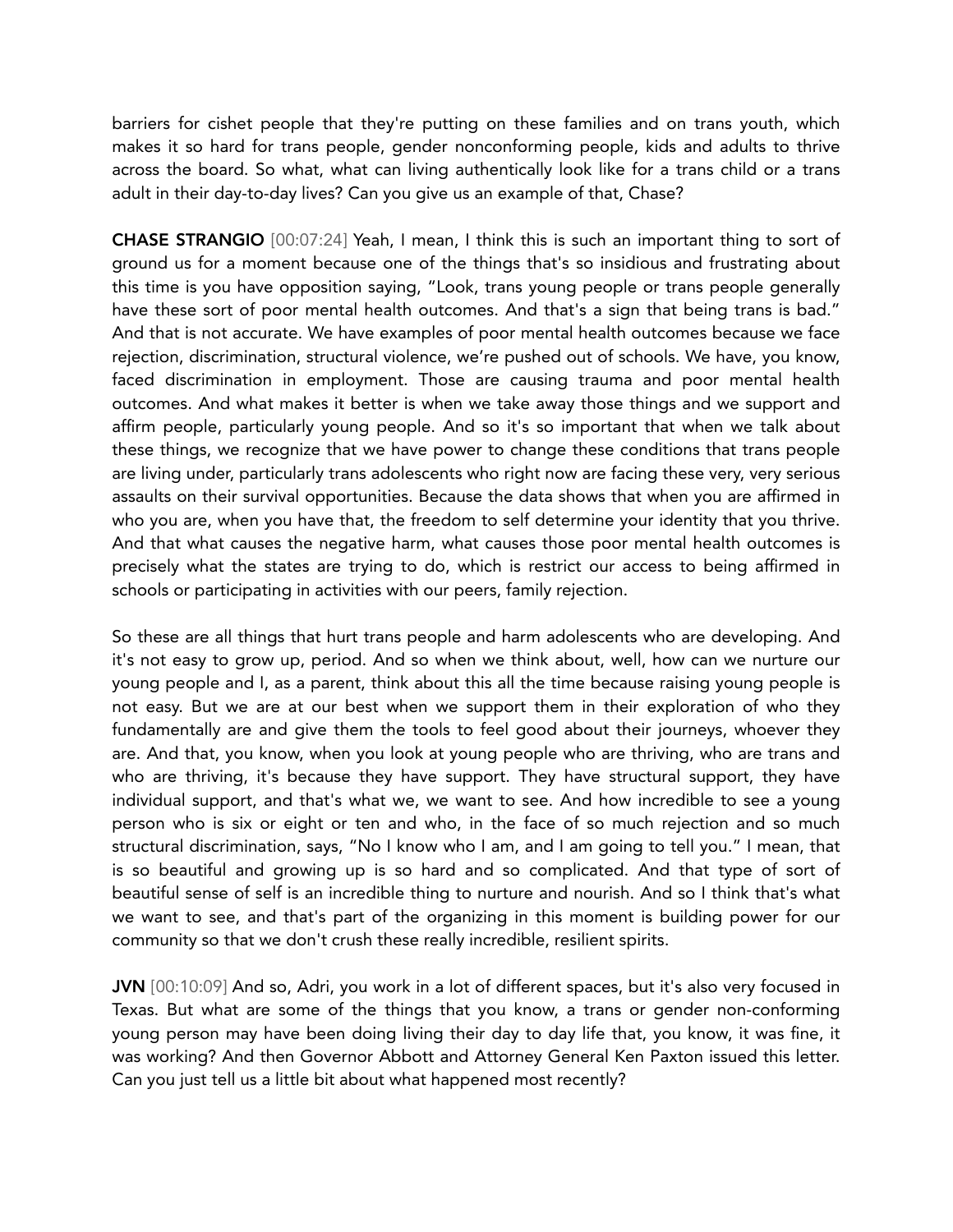ADRI PÈREZ [00:10:38] So most recently, Attorney General Ken Paxton released a non-binding legal opinion that classifed gender-affirming care as child abuse. And the following day, Governor Greg Abbott escalated the attack on transgender kids by directing the Department of Family Protective Services, which oversees Child Protective Services, to investigate families with transgender kids for child abuse. This, of course, is false but these false accusations have led to a lot of false accusations and unmerited attacks on the families of transgender kids who are simply loving and supporting their kids in the best way possible to ensure that they're able to survive and thrive in the state. So that's what happened most recently, right. But these attacks on transgender youth have been happening since 2020, since before then, even. There are so many kids in the state of Texas that who, trans kids specifically, who have grown up having to go to the Capitol to share their stories with legislators and ask them to see who they are and believe them in their, in their truths as transgender youth. So I mean, these, these attacks are certainly not new. They have been going on for a long time. This most recent attack, I think, has led to an increase in, even more in the visibility of trans youth and, and their families in the state of Texas. And so we have seen, I think, a lot more profiles of these families happening in the news to try to humanize this issue and let other people into these families' lives so they know what it's like to, to support and love these kids.

JVN [00:12:27] You know, obviously I'm a non-binary person. I have a lot of people that listen to this podcast who, you know, are cishet people. They are people who, you know, feel themselves very removed from this conversation. A lot of cishet people who don't feel that they have power to change any of these things that are going on. When I think about some of the questions that I was going to ask you all and one of them was is, like, you know, "What does living authentically look like for trans kids and adults?" And what's so frustrating about that is, like, why do we have to explain and this is me asking, you know, people in our own community, why do we have to explain about living authentically looks like? Well, what does living authentically mean for a cishet child counterpart or adult? It can mean access to education. It can mean getting to do the job you want to do. It can mean getting to, to prosper and have access to whatever you need, like, be that doctor, health care, you know, supportive family, supportive friends, extracurricular activities, honey, whatever that means. You know, it's, it's just really, we just want access to what everybody else has access to without having to scrutinize the way that you come into the door, which is something that you know so many cishet people just don't have. What I really want is a silver lining. But sometimes, you know, people want things that they can't have because there's not a ton of silver linings right now. But what do you all see as a promising moment for trans visibility as we celebrate Trans Day of Visibility and what this week means to us?

CHASE STRANGIO [00:13:59] So I think two things I want to say one, just sort of in response to this notion of sort of who you know, "How do we sort of cultivate authentic trans experiences in the world when there's so many constraints?" I think one thing that happens a lot and that we see all the time is that, you know, we live in this strange narrative paradigm where people think only trans people have a gender, or only trans people are journeying to self determination when it's, like, we are all on this journey and people experience different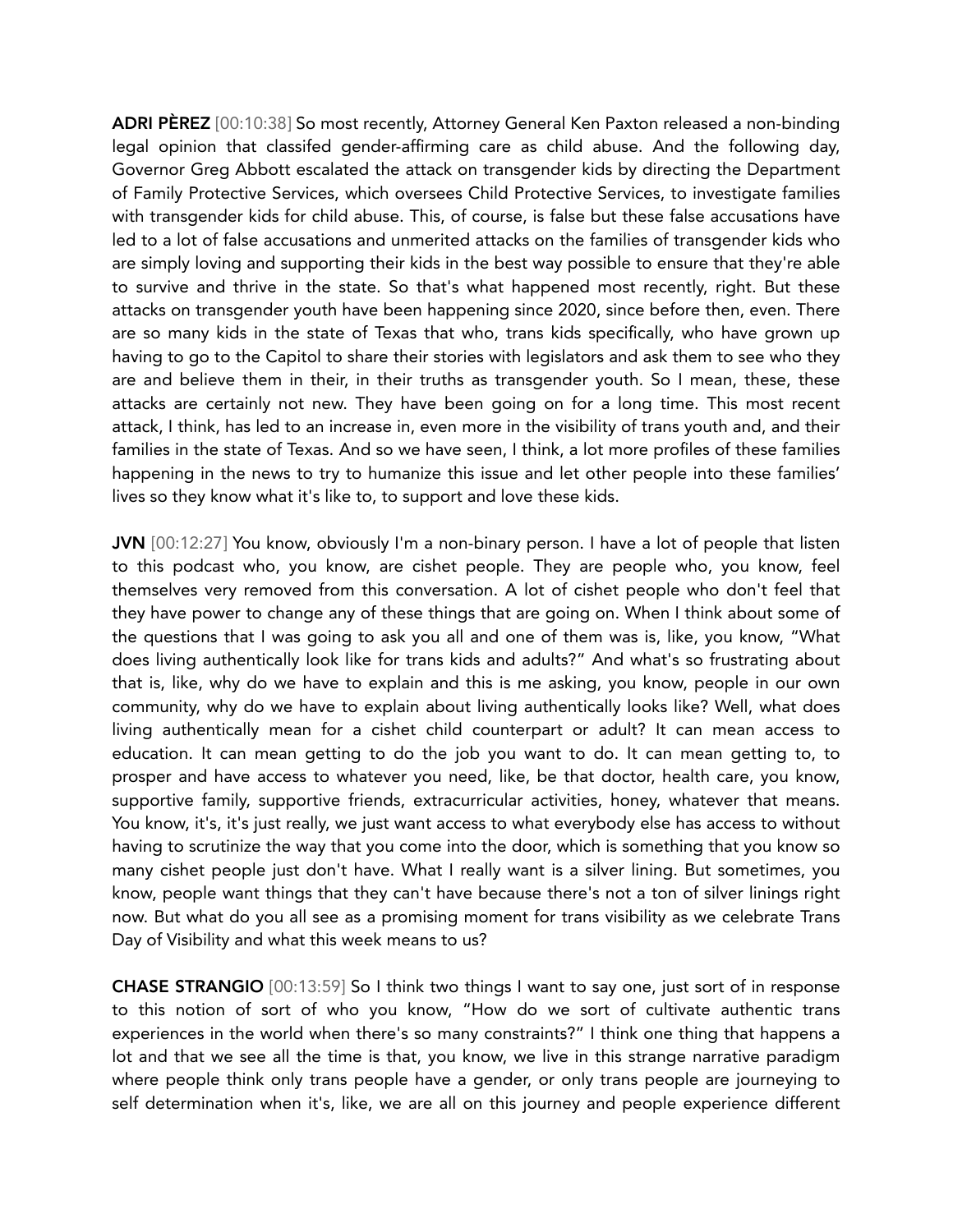types of constraints and different types of violence, depending on who they are and what their experiences are. But part of what feels important in this moment and all of these moments is that to remind people that we're all implicated in this, and I don't know that this is a silver lining, exactly. But we are facing right now a lot of overlapping attacks on many communities. And if you look at a place like Texas or a place like Alabama, where we have these very, very severe and quite frankly, catastrophic attacks on the trans community. These are inextricable from the attacks we're seeing on access to abortion, from the attacks we're seeing on access to voting, and that our opponents are coordinating and effectively so in hurting us and constraining people's life opportunities.

And so what we need in this moment, and perhaps it is a silver lining if we get it together, is a coordinated resistance. The more that people understand that they're implicated in these struggles, all of them, which are inextricable, by the way, I think the more we can see how our power can grow. And that does not mean, unfortunately, that we're going to see immediate changes in these very entrenched forms of violence, particularly because these structures of violence over the last 10 years in particular have gotten a lot worse. When we think about things like the courts and we think about things like state legislatures, it is getting harder. That said, our power can still build and grow. And I think the more that we push back on these very aggressive forms of attacks, the more we're going to see our possibility grow as groups of people who are building power together. And so I am really looking to this moment as a moment of reckoning for those of us who are pushing back on these overlapping and intersecting forms of state violence and saying, "No, we are not going to let you divide us anymore. We don't believe that so-called women's rights are in opposition to trans rights. We do not believe that the regulation of bodies through restrictions on abortion is different from the imperative to take away trans health care. And we know that when you suppress the vote, it's all part of building out those structures to regulate and control us." And so I think the moment of this so-called "visibility" is only powerful if it comes with coordination, power building and action.

JVN [00:16:42] Mm. I love a legislative coordinated moment because we really need actionable change, which I think is also inextricably linked to legislative change, and this is obviously a really big year for that. I'm so happy that you bring up the attack on voting rights and reproductive rights, which has also been, you know, all coordinated through legislative attacks, but also for years we've had a reduction and access to health care. And so it's these ways that trans people are targeted through reduction in access to health care. There's reduction of access to health care for everyone. We also have all of these other issues that are making people sick. It's making people suffer, cishet and trans people alike. And what I'm seeing is this these ideas to, like, scapegoat trans people and queer people for some of these larger ills that have nothing to do with us. And there are these other issues that are really killing us. When trans people being able to, like, play sports or, you know, go to school is not killing us.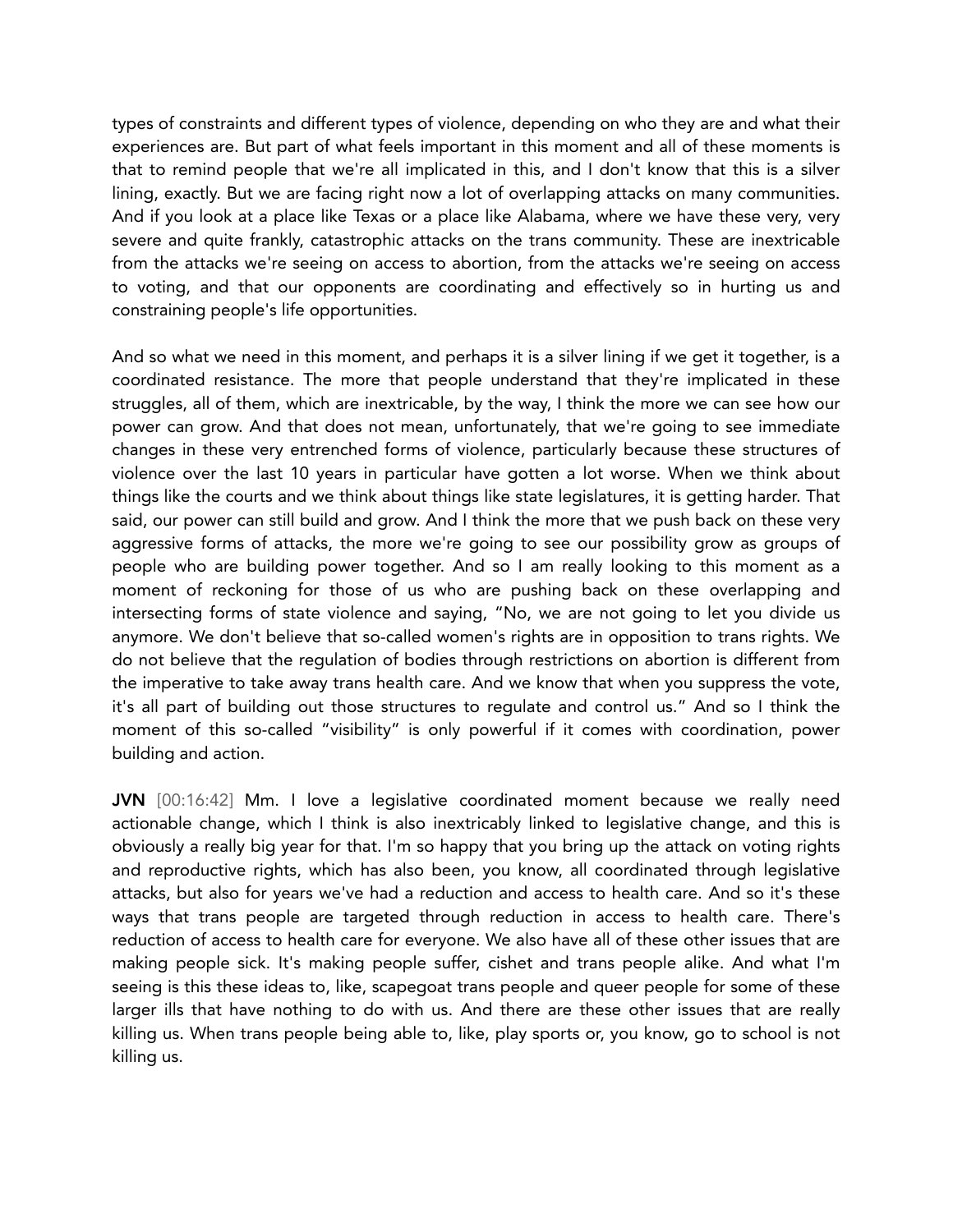ADRI PEREZ [00:17:47] Yeah, I mean, that's what I refer to all the time, right? The smoke and mirrors attack on our community. It's distracting from the real problems that all Texans are facing or all people in this country are facing because they're trying to divide us along the very same lines that Chase mentioned and trying to paint these causes and these fights as different and separate from each other. But they're all one because they know that if we were to see beyond those divisions, and that's what we have to do, right, is see beyond those divisions so that we can come together and stand for the things that we all need as people to thrive and survive, not just trans people, not just Black and brown and Indigenous people of color, and not just the people who exist within those margins and those, that Venn diagram of marginalization. And if Chase wants to add anything?

CHASE STRANGIO [00:18:39] We have to understand that the, you know, our opponents are very good at acting as though they're having this debate over sort of things they're concerned about, concerned over health care for trans young people, concerned over women's sports. Nobody is concerned about those things, to be clear. And actually, what's happening and if you look at sort of the rise in anti-trans rhetoric globally, it aligns completely with the rise of far right fascist governments. And you can see it in Eastern Europe, you can see it in Latin America, you can see it in the U.K. and in the U.S. that this is a structural, power-building tool of the far right and that trans people in many ways are the canary in the coal mine. It doesn't start or end with us. But if you look at us as an easy target, you can have a pretty clear sense of it going in a very bad direction. And you can even see sort of the rhetoric around, you know, Russia's invasion of Ukraine, where you have this idea that it was this quote-unquote "liberal inclusion" of LGBTQ people or trans people that then prompted this militarism from this aggressor and that the reclamation of this certain societal but also family structure is part of how far right movements mobilize globally. And so if we sit here and think we're having a conversation about trans people in sports and not recognize that we're having a conversation about state power, we are going to be too late. And you know, we have an obligation to step in and intervene, because when communities are scapegoated in the service of political, structural ideologies, that, it leads to very serious consequences for everyone. And so I think people should care about trans people because you should care about trans people. But I also think you should care about what's going on because it's going to implicate you, too.

JVN [00:20:25] Yes. So I also notice this other thing about how when you look at the percentage of trans and gender non-conforming people, like, in the U.S., like, how many of us are there? Like, there's a lot of us, because there's, like, you know, 330 plus million people in the U.S. and if you think about, like, two to four percent, that's still, like, millions of people. But you couldn't have it all be us, like, that are causing all these issues. And then I also look at, like, this idea of, like, voter fraud and this, like, big issue of like, you know, "We're not doing anything suss," or "We're concerned about voting integrity." But in reality, like, the voting has integrity, and all of these audits that have been done. So I'm just saying that there are these attacks on issues that don't really seem to exist, but there's a very effective way that they take these issues and blow them wildly into a place that isn't really in reality and just really want to, like, repress every person that comes in their path. So I'm kind of stressed about that. I know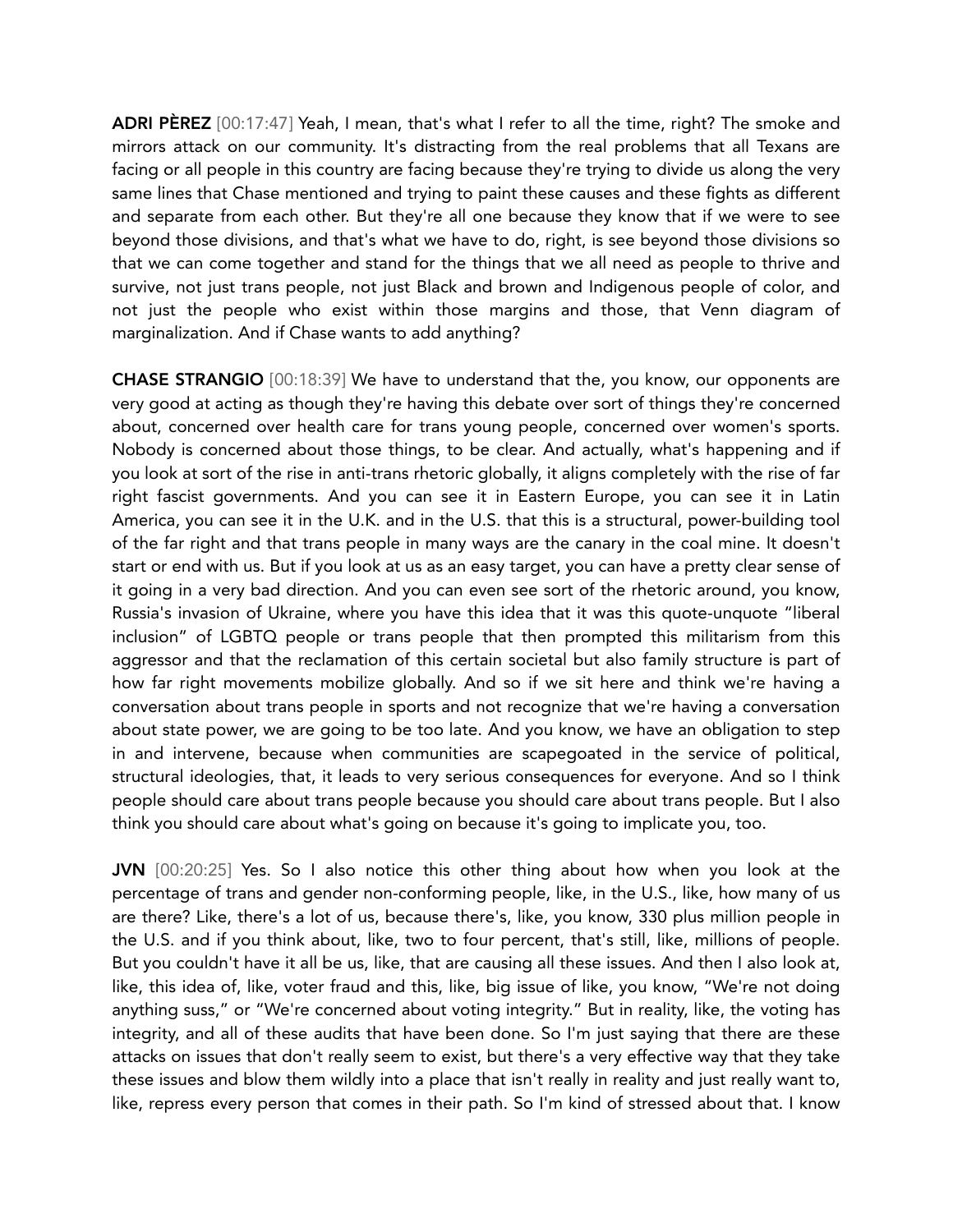that we're all really stressed about that. Adri, you've both been on the front lines of this. What can people do to me to effectively mobilize themselves and their resources to get in this fight and to start early to, to help get in front of these issues?

CHASE STRANGIO [00:21:40] I tend to think of it as sort of, like, three basic interventions that I really want people to feel empowered to engage in. And we can think of them on sort of, like, the microlevel and increasingly to the structural level. So first and foremost, this is a fight that is playing out in the public discourse. This is about, as you know, misinformation, weaponized misinformation. And the only way that we disrupt that is if we change the conversations we're having, including the conversations we're having in our homes, in our communities, that we all have a responsibility to engage. That, you know, so people may feel that they don't have a role if they don't live in Texas and they don't have a role, if they don't know how to engage in the political process. But you do have a role because you are part of creating a cultural context in public discourse that you can, you can change by changing the way you talk about things, talking to your kids differently, you know, stepping in when things are happening at a school that you are affiliated with. So that is an incredibly important way. That change is going to happen. Disrupt the misinformation. Say, "No, I believe that trans young people should be able to participate in activities with their peers, and I am not worried about people having access to medically necessary care," like, we have our role to play. So that's one, that's one way everyone can engage. Talk to your parents, talk to your kids, talk to your communities. Two: engage in your political struggles at every level.

So that doesn't mean just, you know, think about what's happening during presidential elections and in midterm elections for Congress. That means paying attention to your school board, your local school board, paying attention to county government, paying attention to your state politics because so much is happening at that level and we lose sight of it. And that's how we end up in situations with highly gerrymandered. But I mean, there's lots of reasons where if I were there, there's the long history of racism that's entrenched in the Constitution. That's also why we're there. But we also have a responsibility to push back in our state and local elections. So that's a political way that people can engage. And then there's the resource way, if you have money, you can donate it. And I think that is incredibly important that we continue to funnel resources into trans led work. But money isn't the only type of resource. If you are someone who knows how to cook, you can bring food to people who are organizing. If you are someone who has an emotional intelligence skillset, you can help people process their trauma. So we can share resources from the financial to the special to the food. So, so there's a lot of things that we can do. And so those would be my sort of three genres of intervention that I would call upon everyone to engage in that everyone has the power to.

JVN [00:24:13] So this was a non-binding letter that the attorney general and then Governor Abbott, you know, kind of one-upped each other. But there there's been a lot of challenging moments for trans rights in Texas and across the US. So Chase, can you kind of catch us up if people have been under a rock or if people have been, like, depressed or anxious or whatever,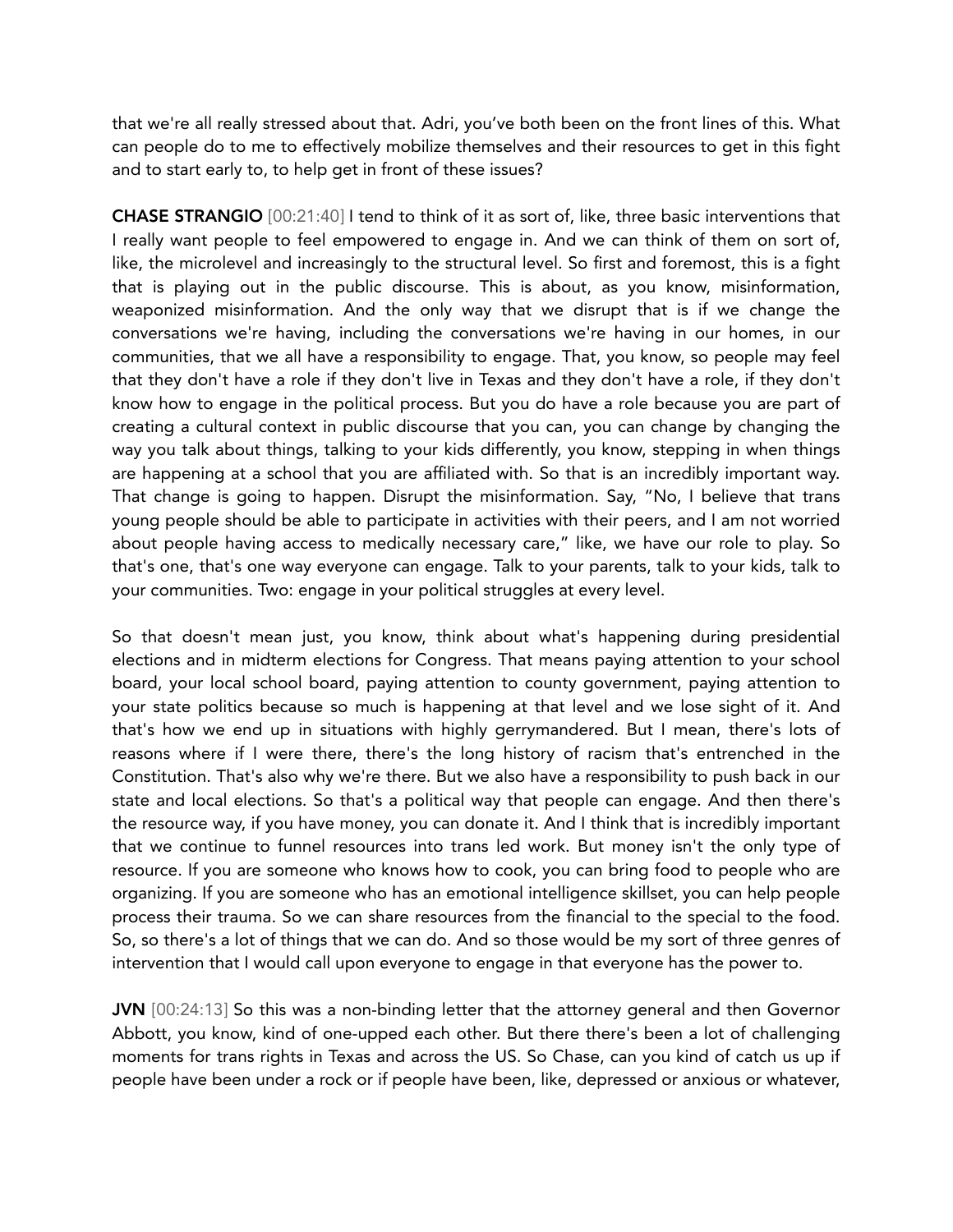for whatever reason, they're kind of tapping out. Can you help us tap back into what some of these anti-trans bills are saying across the U.S. at the moment?

CHASE STRANGIO [00:24:41] Yeah, and I want to I want to help people understand, and quickly, how we got here because I think what they're saying isn't really about what they're saying because the goal is what they want, which is to expel trans people from public life, to stop people from being trans. And so I think when we think about them, we have to understand that it's not about the thing that they say it's about. And we can do that by looking at, "Well, how did we get here?" We got here largely because of a backlash to marriage equality and after the Supreme Court ruled in 2015 and Obergefell that states can no longer ban same-sex couples for married. You have a sort of revitalization of anti-trans backlash that really picks up and takes off in 2016 with the proliferation of anti-trans bathroom bills. And just like in 2016, when you have this, you know, "solution in search of a problem," the fake problem of trans people using the bathroom, which we know is simply not a real problem.

We've had different versions of that escalate and adapt over the last six years. And so the bathroom bills were largely unsuccessful, in part because we were able to organize and push back. But unfortunately, we didn't sustain our momentum and our opponents adapted their strategies to where we are today in the last three years, 2020, 2021, and 2022, we've seen hundreds of bills targeting trans people, focusing primarily on banning trans women and girls from sports in the scholastic context. Mind you, we're talking about mostly children and sometimes collegiate athletes, but again, all in the scholastic context, weaponizing the notion that a trans body is somehow a threat to others, which it is not. And then these bills that would restrict or criminalize even health care for transgender adolescents. And again, these are also fueled by misinformation. This idea that kids are having surgeries at young ages and that there's not protocols in place when really what we're talking about are adolescents in puberty, getting access to largely reversible hormone therapies that are available to cis kids for other reasons.

But there is this reflexive fear of transness and trans bodies, again, that people are playing or tapping into quite effectively leading to hundreds of bills across the country and the types of restrictions and criminalization that we're seeing in Texas and Alabama, in Arkansas that are that would cut off care for people who rely on it and criminalize doctors who are following their ethical obligations to treat their patients with medical care that is supported by every major medical association in the United States. And so those are the two main things that we're fighting back against in state legislatures. I will say that there are new things coming up: restrictions on use of the proper pronouns for students in schools, for example, curricular restrictions that is part of the whole anti so-called CRT push. And I think we're going to continue to see sort of efforts to restrict that autonomy and survival opportunities and trans people in a multitude of ways. What I am most concerned about, however, is this continued escalation in criminalizing trans bodies through these restrictions on sports and restrictions on health care that are just getting more and more dangerous every year.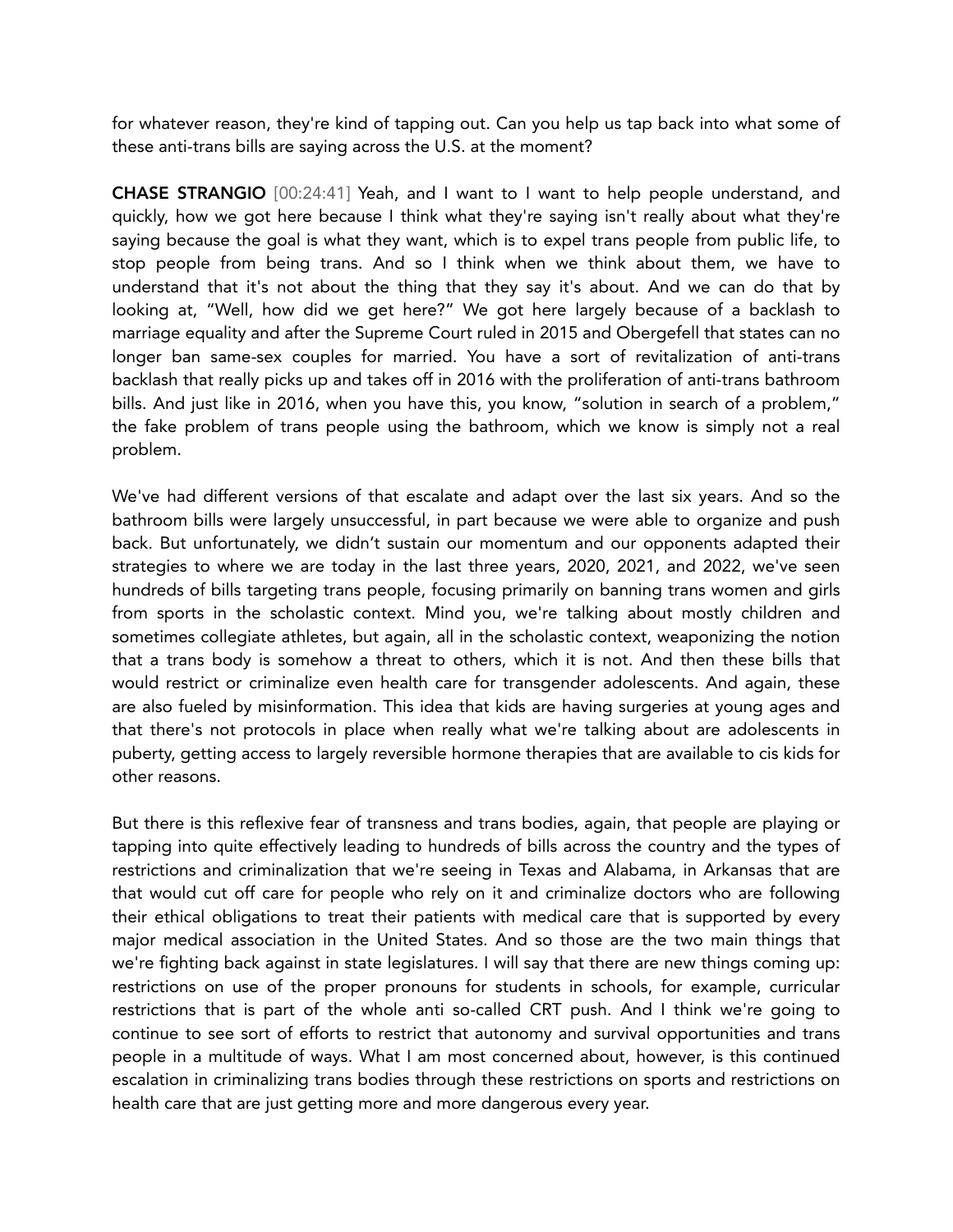JVN [00:27:53] And a lot of times you hear about, like, this idea of, like, "protecting tradition" because trans and queer people are, like, "changing the fabric of society." We've always been here. We've always been a part of society. But there's been different levels of interrogation and villianization and vilification of queer and trans people all throughout history. And, and that part isn't different, but as you say, it just continues to morph into these, into these, into these things. Now how close are some of these bills to becoming laws?

CHASE STRANGIO [00:28:24] Yes. So, you know, we have this situation where Texas, the governor and the attorney general acted completely outside their legal authority. The legislature did not pass a law that would presumptively consider treatment for transgender adolescents to be a form of child abuse. We are in court, blocking that, I had hoped to be able to continue to have that enjoined because it was simply completely outside the authority of those governmental officials. When it comes to legislative action in 2021, Arkansas passed a bill banning health care for transgender adolescents. And that bill we were able to block in court a week before it went into effect. So no such bill has ever actually gone into effect, although we are continuing to defend that win appeal. In 2022, unfortunately, we continue to have several of these bills very much in play. I think right now the greatest threat is Alabama's bill. They have a felony ban on health care, which would make it a felony to treat anyone with medically necessary standard of care medicine for adolescents who have gender dysphoria. That bill is one vote away from going to the governor. It would make it a felony, both doctors and parents could face prison time, and obviously adolescents can lose the health care that they rely on. There are probably five other states still considering such bills. I would consider Alabama to be the greatest threat. And what I will say is each year it gets worse. Next year, Texas will be in session. They will also, I am certain, propose bills like this legislatively. So we have to keep staying vigilant and fighting back and fighting the legislative fights is crucial for many reasons. But one of them is that it is difficult to win in court in a post-Trump era when that federal courts are stacked with anti-trans anti-, you know, equality judges and justices that the Trump administration very, very effectively moved through the court nomination and confirmation process that we are litigating in a hostile climate, which means stopping things before they become law is that much more important.

JVN [00:30:25] I think another really insidious correction I see here that is, you know, so frustrating is that when you talk about the inclusion of trans women in sports, so often what the TERF people or, like, people who are protecting women's sports will say is like, "Well, you know, trans women who have experienced puberty or have experienced, like, a puberty that of being assigned male, they have an unfair competitive advantage." But then they're also banning hormone blockers and things for children that are assigned male at birth, but then know that they're trans and want to take hormone blockers to not then go through that puberty so that when they are older, they can transition or whatever when they can make those choices for themselves. But now these legislators are, like, felonizing that so that even if a young person does want access to completely reversible puberty blockers, they can't even get them. So that's a way that you can see that this was never about protecting women's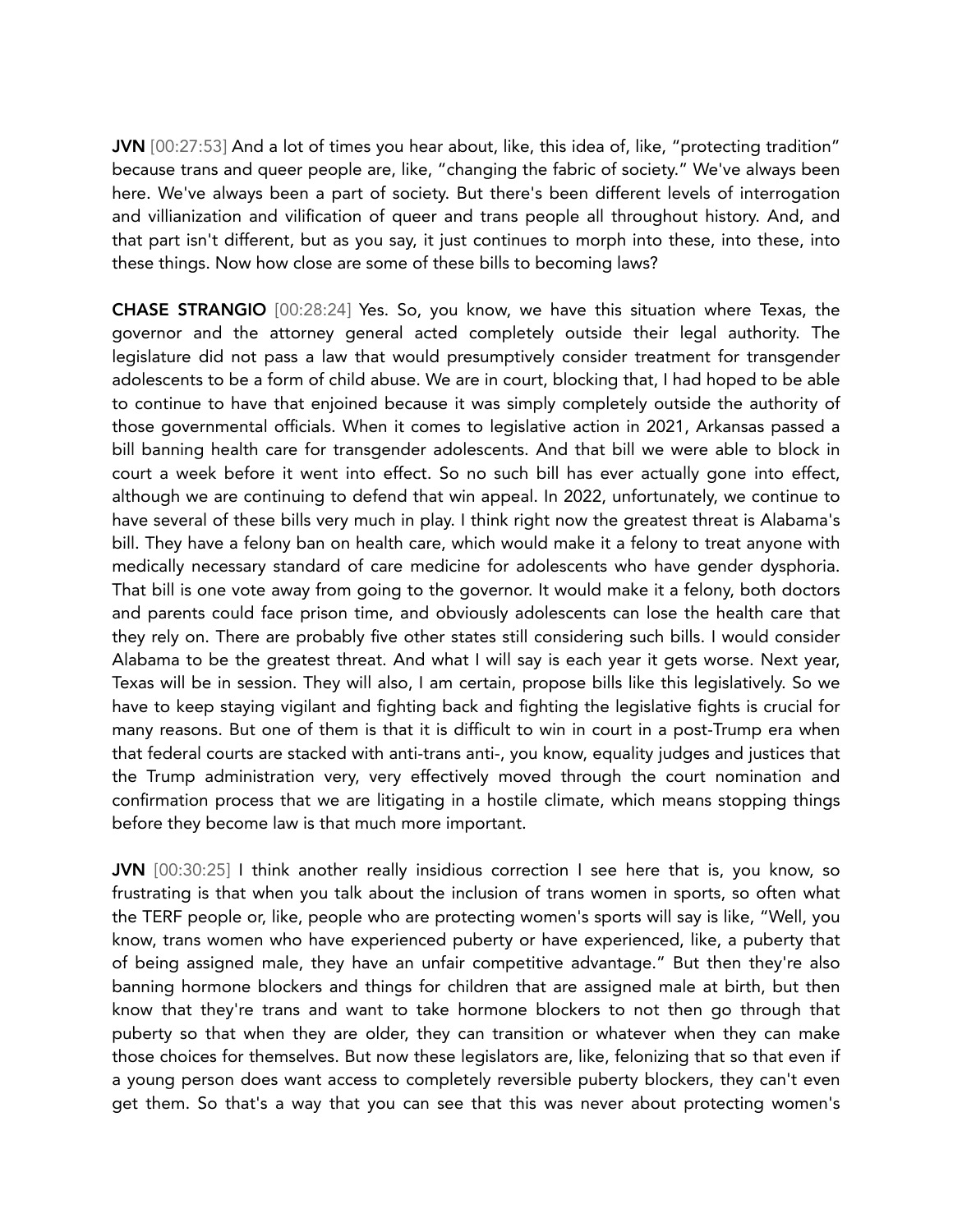sports. It was always about restricting trans people. Because even the ways that you could theoretically be more included or, like, you know, "do everything right" so that you could still go play sport through all of these, like, you know, red hoops, you have to jump through the trans person, a trans woman, you can't even do that. They're, they're making it so that you can't even do that in so many states. So, Adri, do we see that the rises in these bills seem to track with public opinion?

ADRI PEREZ [00:31:42] You know, this is a fabricated crisis, non-crisis, non-issue that our opposition is using to hold on to their political power in states. And so before this fight started, we saw that across the country there was overwhelming support for nondiscrimination protections for LGBTQ people, including transgender people. There is generally an overwhelming amount of support in this country for an increase in civil rights protections for all people, including those that have been kept on the margins throughout history. What we see now when we do some polling on this issue and try to gain some insight on how people are feeling about this, it mostly is that there's a lot of confusion out there about the transgender community. As Chase was mentioning, we live in an era of misinformation that is taking hold of our communities in an unprecedented way. And it is that very same misinformation that is impacting how people feel about transgender people broadly.

JVN [00:32:56] And one thing that we've learned on Getting Curious is, is about how when people take on information the first time, even if it's misinformation, that's the way they remember, it as truth. And it's really hard to disentangle like propaganda and misinformation once people have consumed it, because once you have it that first time, your brain's always going to want to go back to that. Have you seen any stories of transformation from people who were like, really transphobic and nightmares and then being, like, "Oh my God, I don't want to be a part of this, like, dehumanization of people and I actually want to be part of the solution."

ADRI PÈREZ [00:33:29] Absolutely. Some of the stories of the parents that I have the honor and privilege of knowing and working with, and they themselves are people who did not understand the transgender issues, had not really paid attention to it in the past, did not see or recognize trans people. Who then they themselves were presented with a transgender child who was standing there in front of them. The kid that they raised, the kid that they loved sitting there in front of them, asserting to them that they are somebody other than the person that that that that parent thought that they were. And they have chosen to, in those moments, I think, undergo a transformation of their own to learn about transgender people, transgender history, and learn about what acceptance can mean for their child and to help guide them through this process of becoming who they are, who they truly are.

I like sharing personal stories. I'm maybe, like, more feelings-oriented. But I came out when I was 17 years old and went to an all girls school. It was very Catholic, and I saw the people in my life for the very first time grapple with what it meant for them to love me, knowing that I was now transgender. And my best friend was the most Catholic person I knew at that time.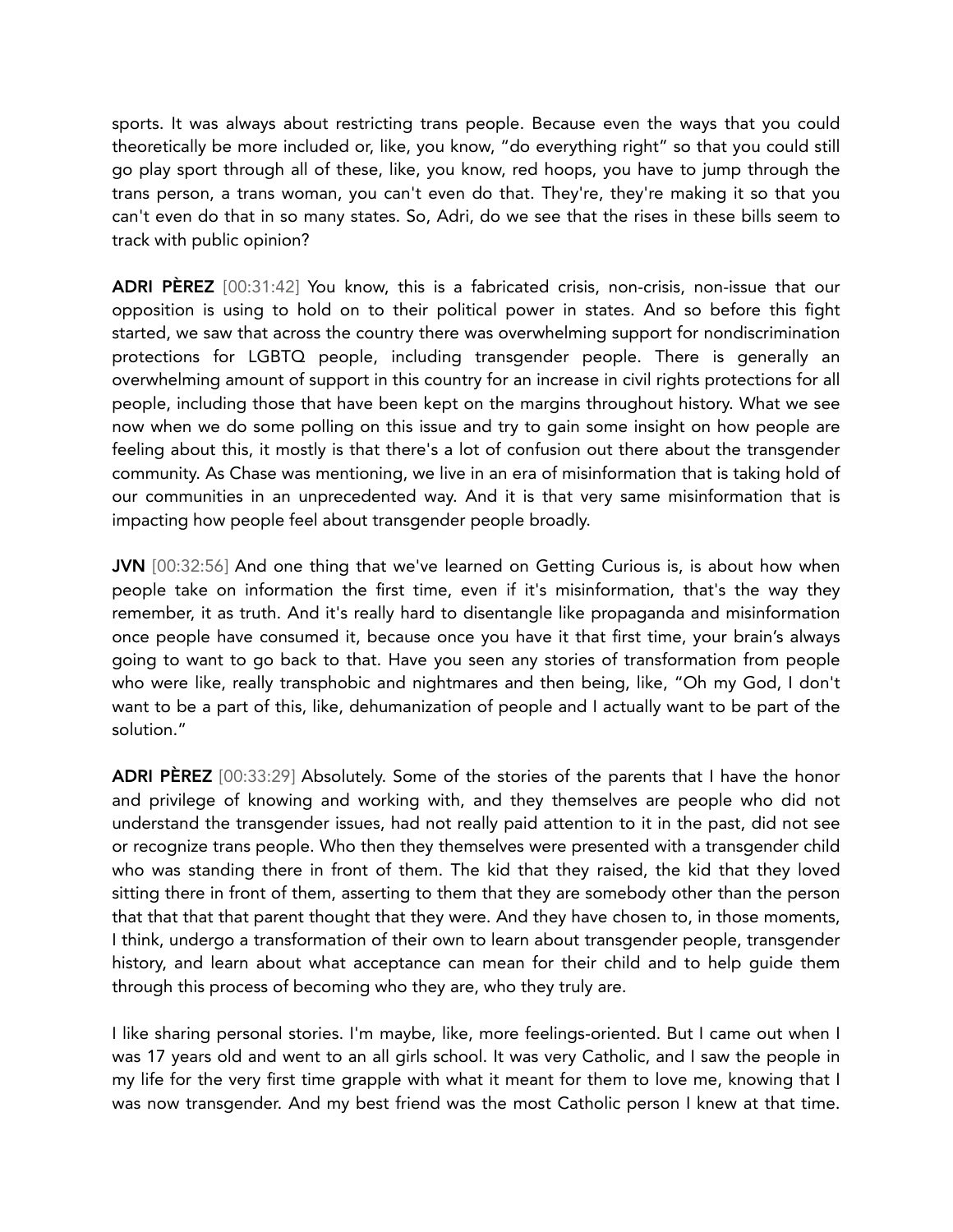And she and her family have been the biggest supports in my life, and in order to do that, they had to rewrite their entire understanding of their faith that they had held for their entire lives. And they did that to ensure that transgender people and love and support for transgender people fit within that framework. And that, I mean, that is what keeps me motivated and doing this work that you have to believe that the people that are in this world that may not understand transgender people, that may have never met a trans person, that they themselves are capable of this transformative process in order to keep doing this work. And I believe it because I've seen it time and time again in my own life, and it is why I exist so openly and so publicly as a trans person.

JVN [00:35:46] So one thing that we have learned also on Getting Curious, we have an upcoming episode about trans history with Professor Jen Manion, and we got to learn all about "female husbands" and how this group of people was brought into the press. We see a lot of the ways in these, like, historical writings that, like, in so many ways, it's not a totally new conversation, it just, it continues to evolve and change shape. So what is the power for us as gender non-conforming, well, for me, it's gender nonconforming people, for trans people. What's the power of trans role models and trans representation?

ADRI PÈREZ [00:36:24] Oh my gosh. I mean, what I keep saying is that trans kids grow up to be trans adults, and trans adults need to be able to see people like them around them in order to believe that they have the ability to create the future that they want. Something that is so painful for me personally is, is not knowing a lot of trans elders in my life who could be role models or mentors or set an example for what I could achieve. It's very lonely to move through life without seeing people who look like you. And for me, that is people who are a who are trans, who are queer, who are non-binary, who are first-generation immigrant, who are brown. I think that that's a lot of intersections. That's a lot of identities that I carry within myself every day, but I have yet to really meet–, I can think of one, I can think of one person who is trans elder that is older than me in a position of power. Doing this work, who I can look up to as a role model. And so I think there is so much power and existing openly as who you are and sharing your story as widely as you are able to at the time that you are able to. Because I know that when I was first going through my transition, I wasn't able to share my story very widely without it causing me a great deal of pain. And the emotional work and sacrifice of that was not worth it to me at that time. And so everybody, at their own time, at their own level, at their own capacity sharing their story, whether it be with a close friend, whether it be with a group of friends or their families. I think that there is a lot of power and just existing physically as a trans person.

JVN [00:38:20] And what resources would you recommend for people who are, like, say, like, considering coming out, for people that are navigating their own experience with transness, or maybe their, their relationships to, to their gender?

ADRI PEREZ [00:38:41] What is so great about the last twelve years since I came out is that there, there have been some incredible networks of resources that have developed and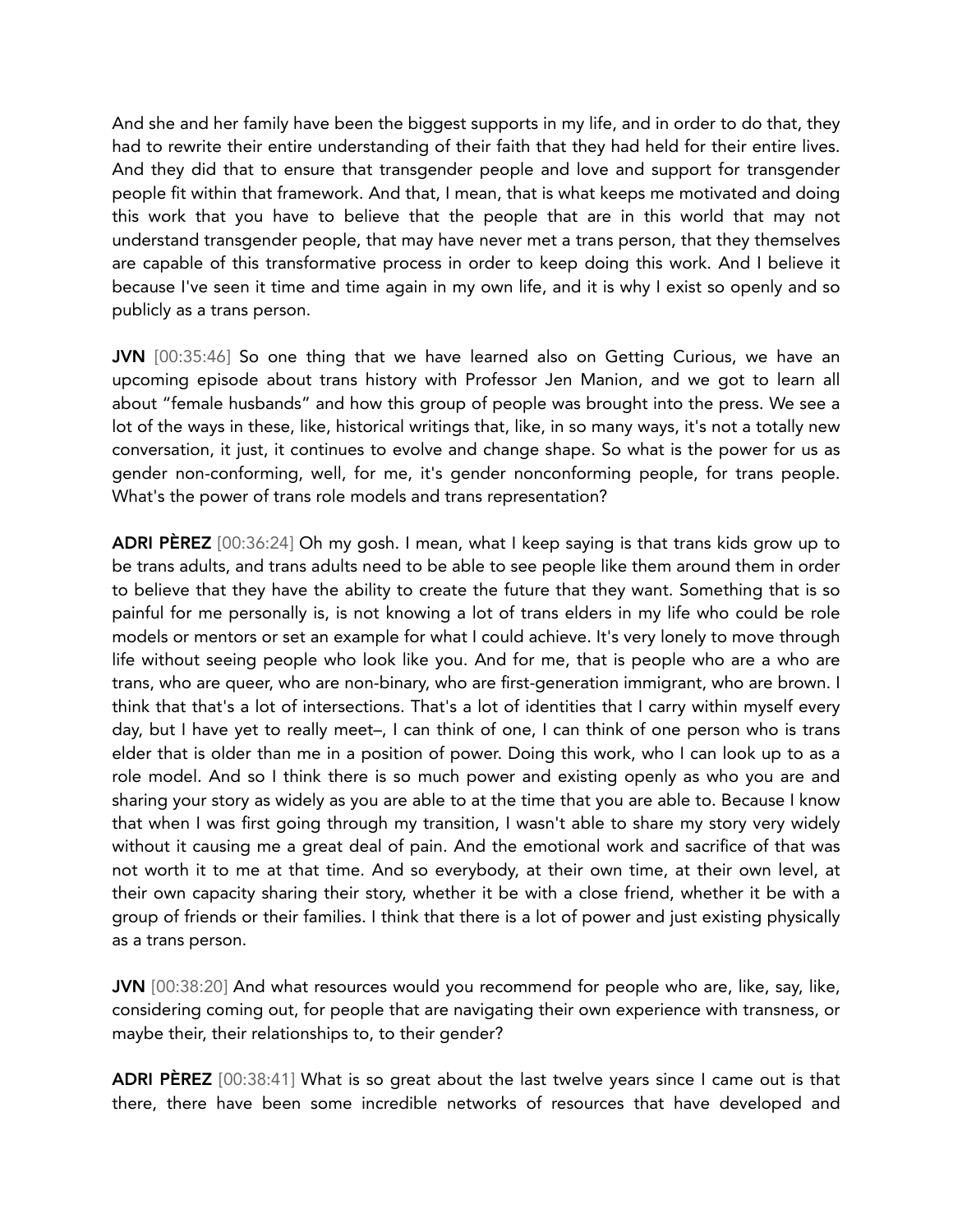become available online. Anybody who is trans and queer and scrolls through TikTok, for example, for five minutes will end up on "Trans Tik Tok" and then just be exposed to a lot of other trans people talking about their own journeys and their own stories and the resources that are available out in the world. I mean, I think everything starts with a Google search. If you are able to safely Google something, please do. If you're listening to this podcast, you probably are. And so just doing a quick Google search, trying to connect to the LGBTQ resource centers that may exist in your community, or some that exist in other communities that have online communities available for you to plug into and access those networks of support that are so crucial to our survival. There are advocacy organizations in every state that are working to stop this legislation. And so if you feel motivated to take action in that way, plugging into those is an excellent way to facilitate that process and not be overwhelmed yourself and trying to track all of these bills. There is somebody out there who is already doing that work for you. All you need to do is make a phone call or send a letter or plug in a parent or a friend to do the same.

JVN [00:40:13] What about for someone who's, like, supporting a loved one who is coming out or who is trans? I think that's, like, I'm loving that feedback, I felt like tapping into the legal networks that are fighting the fight for, like fighting these anti-trans bills and making trans equity become a legislated codified thing, seeking to support those networks for, like, people who just like love trans people or have like trans friends and family members. Or maybe they don't even have trans friends and family members. They just want to, like, help.

ADRI PEREZ [00:40:42] Yeah, so there's been a really excellent Facebook group that I just found out about last week called Mama Bears that there's a documentary for it and that the founder of the Facebook group spoke at this press conference about how the group has grown from being 20 people to 2,000 people to now 32,000 people in this Facebook group who are all able to connect with each other as parents, as aunts and uncles, people generally, and family networks trying to support trans people. You're able to connect to this group and go in there, tell your story, may ask your question and ask for the support that you've made and hopefully receive it from this group of people who share the same proximity to this issue as you do and are able to share their perspectives and stories with you so that you feel supported in that process and also seen in that process. I know that I, as a trans person, the experience was different for me than it was for my family members who they themselves had to undergo a process, I think, of grieving who the person that they thought I was going to be, the person that I had been to them up until that point. And it is hard to hold those feelings as a trans person when you yourself are still reckoning with the strength and courage that it takes to be your full self in a society that is determined to erase you. And so those parents and family networks need these alternative systems of support, and they are available now pretty widely. And instead of relying on the trans people in your life who they themselves are undergoing their journey you are supporting in that journey, you are able to turn to people who look like you and who share your same positionality in in this journey that we are all on together to feel supported to then be able to support the trans person in their lives.